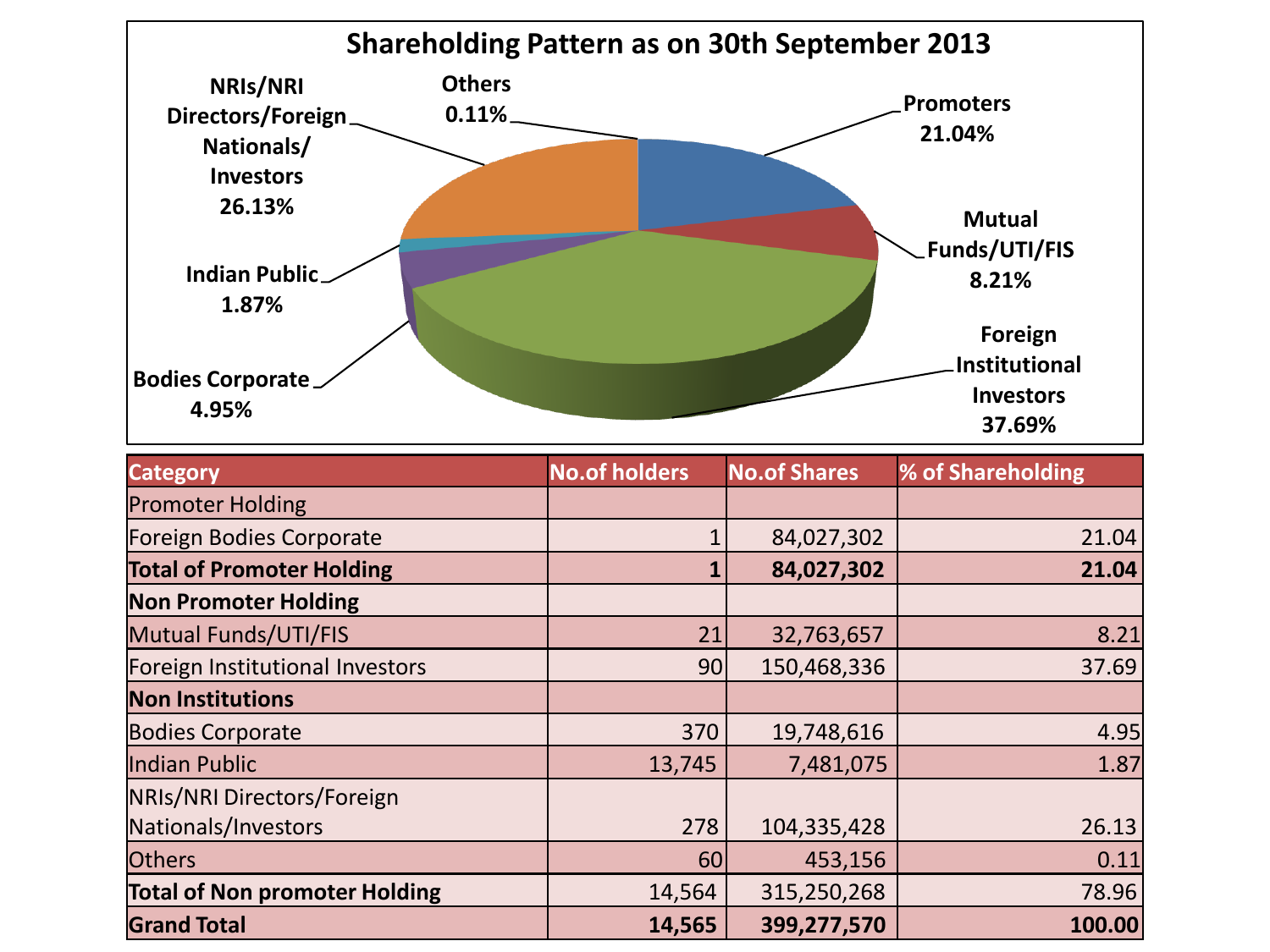## **(I)(a) Statement showing Shareholding Pattern**

# **Name of the Company : Redington (India) Limited Scrip Code, Name of the scrip, class of security : REDINGTON As on Date : 30-Sep-2013**

| Partly paid-up shares                                                                                    | No. of partly<br>paid-up shares     | As a % of total no.<br>of partly paid-up Shares                 | As a % of total no. of shares of the<br>company                                                               |
|----------------------------------------------------------------------------------------------------------|-------------------------------------|-----------------------------------------------------------------|---------------------------------------------------------------------------------------------------------------|
| Held by promoter/promoter group                                                                          |                                     |                                                                 |                                                                                                               |
| Held by public                                                                                           |                                     |                                                                 |                                                                                                               |
| <b>Total</b>                                                                                             |                                     |                                                                 |                                                                                                               |
| Outstanding convertible securities                                                                       | No. of<br>outstanding<br>securities | As a % of total no. of<br>outstanding convertible<br>securities | As a % of total no. of shares of<br>the company, assuming full<br>conversion of the<br>convertible securities |
| Held by promoter/promoter group                                                                          |                                     |                                                                 |                                                                                                               |
| Held by public                                                                                           |                                     |                                                                 |                                                                                                               |
| <b>Total</b>                                                                                             |                                     |                                                                 |                                                                                                               |
| Warrants                                                                                                 | No. of warrants                     | As a % of total no. of<br> warrants                             | As a % of total no. of shares of the<br>company, assuming full conversion of<br>Warrants                      |
| Held by promoter/promoter group                                                                          |                                     |                                                                 |                                                                                                               |
| Held by public                                                                                           |                                     |                                                                 |                                                                                                               |
| <b>Total</b>                                                                                             |                                     |                                                                 |                                                                                                               |
| Total paid-up capital of the company, assuming full<br>conversion of warrants and convertible securities | 399277570                           |                                                                 |                                                                                                               |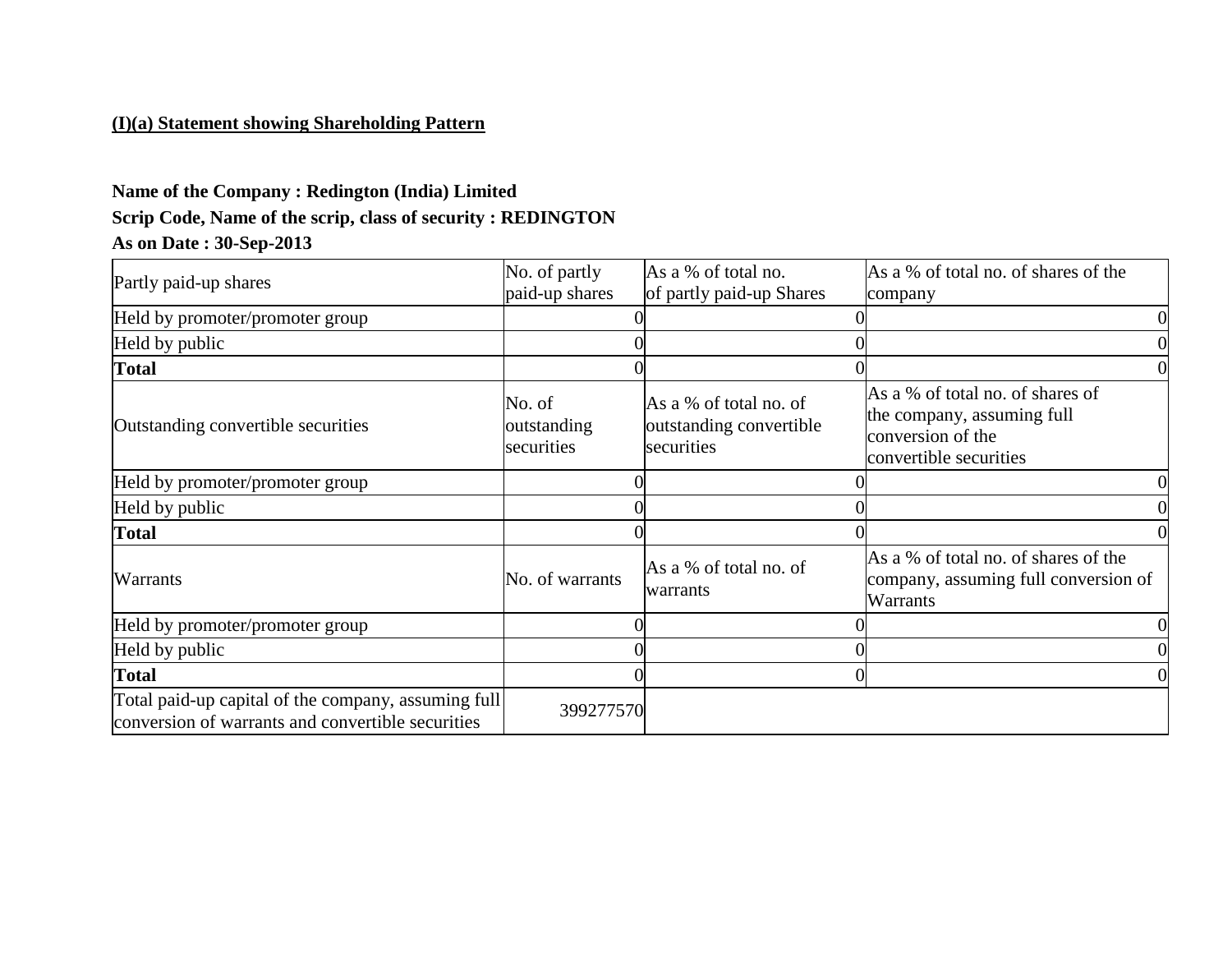## **(I)(a) Statement showing Shareholding Pattern**

| Sr.<br>no. | Category of<br>shareholder                                       | Number of<br>shareholders | <b>Total</b><br>number of | <b>Number of shares</b><br>held in<br>dematerialized | Total shareholding as a<br>percentage of total number<br>of shares |                                                           | <b>Shares Pledged or</b><br>otherwise encumbered |                                                        |  |
|------------|------------------------------------------------------------------|---------------------------|---------------------------|------------------------------------------------------|--------------------------------------------------------------------|-----------------------------------------------------------|--------------------------------------------------|--------------------------------------------------------|--|
| (I)        | (II)                                                             | (III)                     | shares<br>(IV)            | form<br>(V)                                          | As a<br>$(A+B)^1$<br>(VI)                                          | As a<br>percentage of percentage of<br>$(A+B+C)$<br>(VII) | <b>Number</b><br>of shares<br>(VIII)             | As a<br>percentage<br>$(IX) = (VIII)$<br>$/(IV) * 100$ |  |
| (A)        | <b>Promoter and Promoter</b><br>$ Group^2 $                      |                           |                           |                                                      |                                                                    |                                                           |                                                  |                                                        |  |
| (1)        | Indian                                                           |                           |                           |                                                      |                                                                    |                                                           |                                                  |                                                        |  |
| (a)        | Individuals/Hindu Undivided<br>Family                            | $\bigcap$                 | $\Omega$                  | 0                                                    | 0.00                                                               | 0.00                                                      | $\overline{0}$                                   | $\overline{0}$                                         |  |
| (b)        | <b>Central Government/State</b><br>Government(s)                 | C                         | $\Omega$                  |                                                      | 0.00                                                               | 0.00                                                      | $\overline{0}$                                   | $\overline{0}$                                         |  |
| (c)        | <b>Bodies Corporate</b>                                          | $\sqrt{ }$                |                           |                                                      | 0.00                                                               | 0.00                                                      | $\overline{0}$                                   | $\overline{0}$                                         |  |
| (d)        | <b>Financial Institutions/Banks</b>                              | $\sqrt{ }$                | 0                         |                                                      | 0.00                                                               | 0.00                                                      | $\boldsymbol{0}$                                 | $\overline{0}$                                         |  |
| (e)        | Any Other (Total)                                                | $\theta$                  | $\theta$                  |                                                      | 0.00                                                               | 0.00                                                      | $\boldsymbol{0}$                                 | $\Omega$                                               |  |
|            | Sub-Total $(A)(1)$                                               | $\overline{0}$            | $\overline{0}$            | $\overline{0}$                                       | 0.00                                                               | 0.00                                                      | $\overline{0}$                                   | 0.00                                                   |  |
| (2)        | Foreign                                                          |                           |                           |                                                      |                                                                    |                                                           |                                                  |                                                        |  |
| (a)        | Individuals (Non-Resident<br>Individuals/Foreign<br>Individuals) |                           | $\Omega$                  |                                                      | 0.00                                                               | 0.00                                                      | $\overline{0}$                                   | 0.00                                                   |  |
| (b)        | <b>Bodies Corporate</b>                                          |                           | 84027302                  | 84027302                                             | 21.04                                                              | 21.04                                                     | $\overline{0}$                                   | 0.00                                                   |  |
| (c)        | Institutions                                                     |                           |                           |                                                      | 0.00                                                               | 0.00                                                      | $\boldsymbol{0}$                                 | 0.00                                                   |  |
| (d)        | Qualified Foreign Investor                                       | $\sqrt{ }$                |                           |                                                      | 0.00                                                               | 0.00                                                      | $\overline{0}$                                   | 0.00                                                   |  |
| (e)        | Any Other (Total)                                                | $\sqrt{ }$                |                           |                                                      | 0.00                                                               | 0.00                                                      | $\overline{0}$                                   | 0.00                                                   |  |
|            | Sub-Total $(A)(2)$                                               |                           | 84027302                  | 84027302                                             | 21.04                                                              | 21.04                                                     | $\boldsymbol{0}$                                 | 0.00                                                   |  |
|            | <b>Total Shareholding of</b>                                     |                           | 84027302                  | 84027302                                             | 21.04                                                              | 21.04                                                     | $\overline{0}$                                   | 0.00                                                   |  |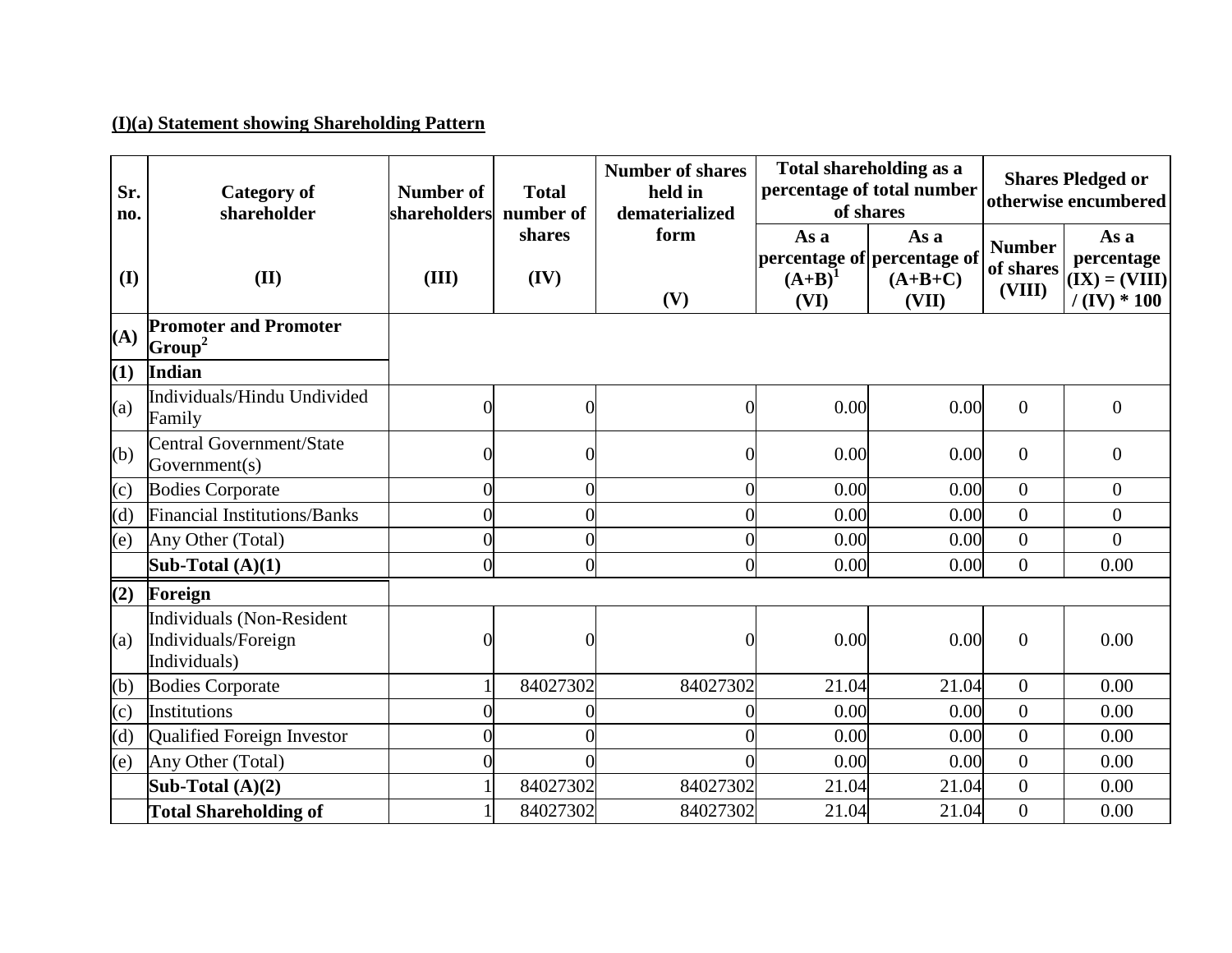|     | <b>Promoter and Promoter</b><br>Group (A)= (A)(1)+(A)(2)                                                        |                |                |           |       |       |      |      |
|-----|-----------------------------------------------------------------------------------------------------------------|----------------|----------------|-----------|-------|-------|------|------|
| (B) | Public shareholding <sup>3</sup>                                                                                |                |                |           |       |       |      |      |
| (1) | <b>Institutions</b>                                                                                             |                |                |           |       |       |      |      |
| (a) | Mutual Funds/UTI                                                                                                | 19             | 32760041       | 32760041  | 8.20  | 8.20  | N.A. | N.A. |
| (b) | <b>Financial Institutions/Banks</b>                                                                             | $\overline{2}$ | 3616           | 3616      | 0.00  | 0.00  | N.A. | N.A. |
| (c) | <b>Central Government/State</b><br>Government(s)                                                                | C              | $\overline{0}$ |           | 0.00  | 0.00  | N.A. | N.A. |
| (d) | <b>Venture Capital Funds</b>                                                                                    | $\overline{0}$ | $\Omega$       | 0         | 0.00  | 0.00  | N.A. | N.A. |
| (e) | <b>Insurance Companies</b>                                                                                      | $\sqrt{ }$     |                |           | 0.00  | 0.00  | N.A. | N.A. |
| (f) | Foreign Institutional Investors                                                                                 | 90             | 150468336      | 150468336 | 37.69 | 37.69 | N.A. | N.A. |
| (g) | Foreign Venture Capital<br>Investors                                                                            | 0              | 0              |           | 0.00  | 0.00  | N.A. | N.A. |
| (h) | Qualified Foreign Investor                                                                                      | $\overline{0}$ | $\theta$       |           | 0.00  | 0.00  | N.A. | N.A. |
| (i) | Any Other (Total)                                                                                               | $\overline{0}$ | $\Omega$       |           | 0.00  | 0.00  | N.A. | N.A. |
|     | Sub-Total $(B)(1)$                                                                                              | 111            | 183231993      | 183231993 | 45.89 | 45.89 | N.A. | N.A. |
| (2) | <b>Non-institutions</b>                                                                                         |                |                |           |       |       |      |      |
| (a) | <b>Bodies Corporate</b>                                                                                         | 370            | 19748616       | 19748616  | 4.95  | 4.95  | N.A. | N.A. |
| (b) | Individuals - i. Individual<br><b>Shareholders Holding Nominal</b><br>Share Capital Up To >Rs. 1<br>Lakh.       | 13283          | 5951157        | 5907757   | 1.49  | 1.49  | N.A. | N.A. |
|     | Individuals - ii. Individual<br><b>Shareholders Holding Nominal</b><br>Share Capital In Excess Of Rs.<br>1 Lakh | 8              | 1030171        | 1030171   | 0.26  | 0.26  | N.A. | N.A. |
| (c) | Qualified Foreign Investor                                                                                      | $\overline{0}$ | $\theta$       | $\theta$  | 0.00  | 0.00  | N.A. | N.A. |
| (d) | Any Other (Total)                                                                                               | 792            | 105288331      | 10958021  | 26.37 | 26.37 | N.A. | N.A. |
|     | $(d1)$ Clearing Members                                                                                         | 60             | 453156         | 453156    | 0.11  | 0.11  | N.A. | N.A. |
|     | $(d2)$ Directors and relatives                                                                                  | 7              | 1234015        | 1233965   | 0.31  | 0.31  | N.A. | N.A. |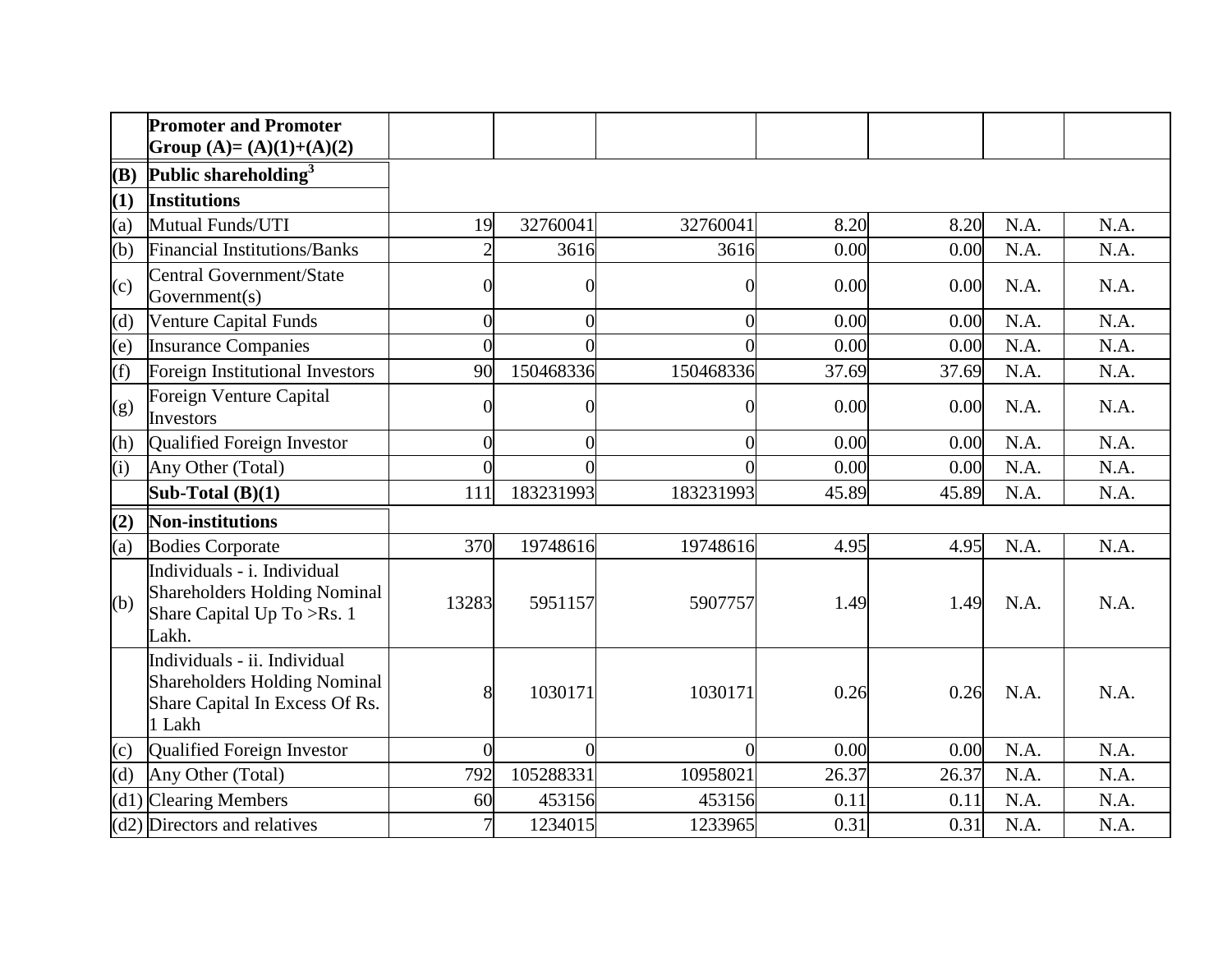|                | $(d3)$ Foreign Nationals                                                               |       | 252250    | 251000    | 0.06   | 0.06   | N.A.             | N.A. |
|----------------|----------------------------------------------------------------------------------------|-------|-----------|-----------|--------|--------|------------------|------|
|                | $(d4)$ Foreign corporate bodies                                                        | ◠     | 102245940 | 7950000   | 25.61  | 25.61  | N.A.             | N.A. |
|                | (d5) Hindu Undivided Families                                                          | 443   | 177867    | 177867    | 0.04   | 0.04   | N.A.             | N.A. |
|                | $(d6)$ Non Resident Indians                                                            | 267   | 917292    | 890917    | 0.23   | 0.23   | N.A.             | N.A. |
|                | $(d7)$ Trusts                                                                          |       | 7811      | 1116      | 0.00   | 0.00   | N.A.             | N.A. |
|                | Sub-Total $(B)(2)$                                                                     | 14453 | 132018275 | 37644565  | 33.06  | 33.06  | N.A.             | N.A. |
|                | <b>Total Public Shareholding</b><br>$(B)=(B)(1)+(B)(2)$                                | 14564 | 315250268 | 220876558 | 78.96  | 78.96  | N.A.             | N.A. |
|                | <b>TOTAL</b> $(A)+(B)$                                                                 | 14565 | 399277570 | 304903860 | 100.00 | 100.00 | $\theta$         | 0.00 |
| (C)            | Shares held by Custodians and<br>against which Depository<br>Receipts have been issued |       |           |           | N.A.   | 0.00   | N.A.             | N.A. |
| C <sub>1</sub> | Promoter and Promoter Group                                                            |       |           |           | N.A.   | 0.00   | N.A.             | N.A. |
| C <sub>2</sub> | Public                                                                                 |       |           |           | N.A.   | 0.00   | N.A.             | N.A. |
|                | <b>GRAND TOTAL</b><br>$(A)+(B)+(C)$                                                    | 14565 | 399277570 | 304903860 | N.A.   | 100.00 | $\boldsymbol{0}$ | 0.00 |

**<sup>1</sup>For determining public shareholding for the purpose of Clause 40A.**

**<sup>2</sup>For definitions of "Promoter" and "Promoter Group", refer to Clause 40A.**

**<sup>3</sup>For definitions of "Public Shareholding", refer to Clause 40A.**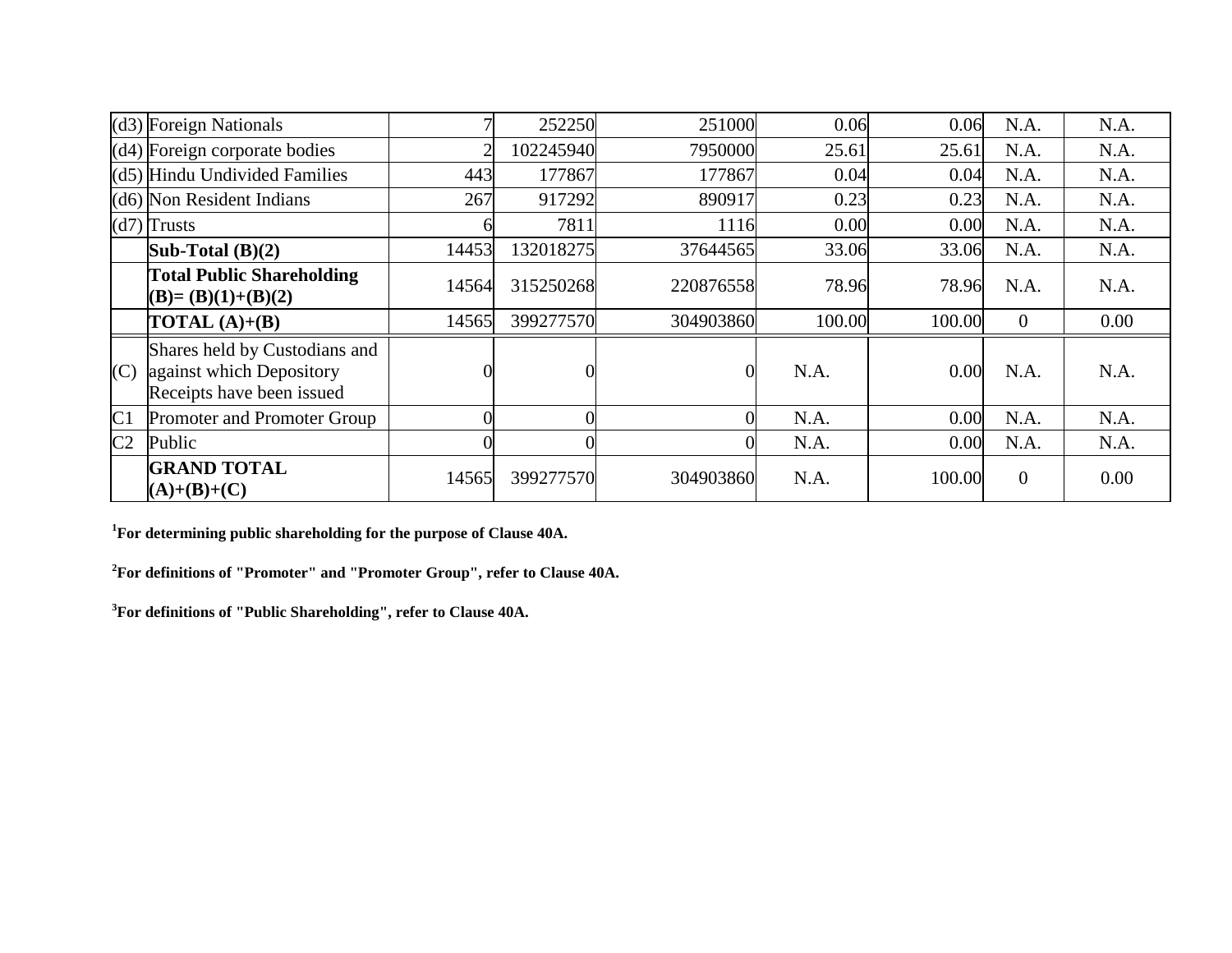|     |                                                   |                       |                                                                      | Total Shares held Shares pledged or otherwise<br>encumbered |                                                           |                                                                                                          | <b>Details of warrants</b>                      |                                                                           | <b>Details of convertible</b><br>securities            | <b>Total shares</b><br><i>(including)</i>                                            |                                                                                                                                                      |  |
|-----|---------------------------------------------------|-----------------------|----------------------------------------------------------------------|-------------------------------------------------------------|-----------------------------------------------------------|----------------------------------------------------------------------------------------------------------|-------------------------------------------------|---------------------------------------------------------------------------|--------------------------------------------------------|--------------------------------------------------------------------------------------|------------------------------------------------------------------------------------------------------------------------------------------------------|--|
| (I) | <b>Sr.</b> Name of the<br>No. shareholder<br>(II) | <b>Number</b><br>(IV) | as a $%$<br>of<br>grand<br>total<br>$(A) +$<br>$(B) +$<br>(C)<br>(V) | <b>Number</b><br>(VI)                                       | as a<br>percentage<br>$(VII) =$<br>$(VI)$ /<br>$(IV)*100$ | as a $%$<br>of<br>grand<br>total<br>$(A) +$<br>$(B) +$<br>$(C)$ of<br>sub-<br>clause<br>(I)(a)<br>(VIII) | <b>Number</b><br>of<br>warrants<br>held<br>(XI) | As a $%$<br>total<br>number of<br>warrants<br>of the same<br>class<br>(X) | Number of<br>convertible<br>securities<br>held<br>(XI) | As a % total<br>number of<br>convertible<br>securities of<br>the same class<br>(XII) | underlying shares<br>assuming full<br>conversion of<br>warrants and<br>convertible<br>securities) as a $\%$<br>of diluted share<br>capital<br>(XIII) |  |
|     | Redington (<br>Mauritius)<br>Limited              | 84027302 21.04        |                                                                      | $\overline{0}$                                              | 0.00                                                      | 0.00                                                                                                     | $\mathbf{0}$                                    | 0.00                                                                      | $\boldsymbol{0}$                                       | 0.00                                                                                 | 21.04                                                                                                                                                |  |
|     | <b>TOTAL</b>                                      | 84027302              | 21.04                                                                | $\theta$                                                    | 0.00                                                      | 0.00                                                                                                     | $\overline{0}$                                  | 0.00                                                                      | $\overline{0}$                                         | 0.00                                                                                 | 21.04                                                                                                                                                |  |

**(I)(b) Statement showing Shareholding of persons belonging to the category "Promoter and Promoter Group"**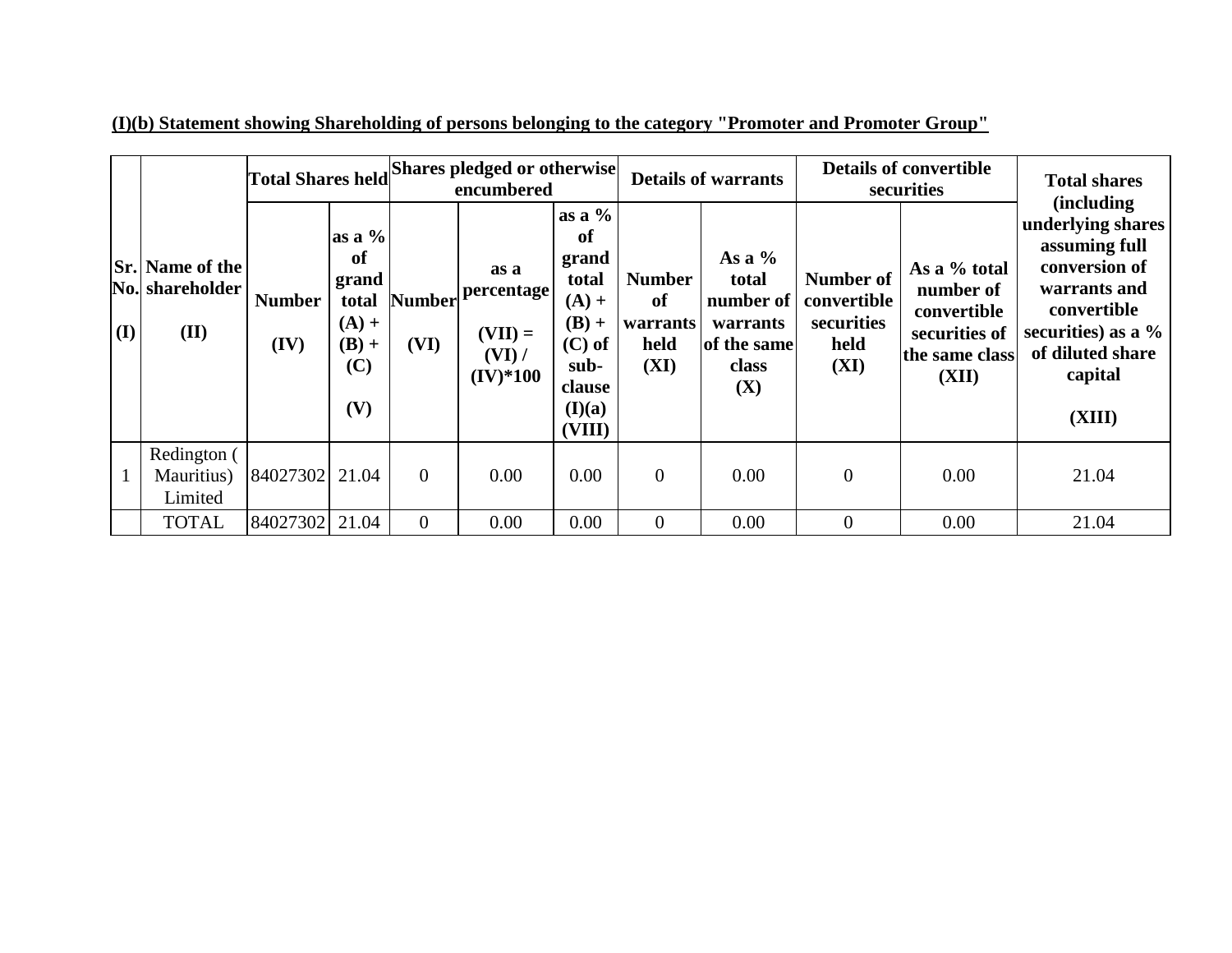**I)(c) Statement showing Shareholding of persons belonging to the category "Public" and holding more than 1% of the total number of shares**

|                |                                                                    |                  | Shares as a<br>percentage                                                                                                                                                     |                              | <b>Details of</b><br>warrants                         | securities                                               | <b>Details of convertible</b>                          |                                                                                                                                                                                           |
|----------------|--------------------------------------------------------------------|------------------|-------------------------------------------------------------------------------------------------------------------------------------------------------------------------------|------------------------------|-------------------------------------------------------|----------------------------------------------------------|--------------------------------------------------------|-------------------------------------------------------------------------------------------------------------------------------------------------------------------------------------------|
| Sr.<br>No.     | Name of the<br>shareholder                                         | Number of shares | of total<br>number of<br>shares $\{i.e.,\}$<br><b>Grand</b><br><b>Total</b><br>$(A)+(B)+(C)\big  \text{war}r$<br>indicated in<br>Statement at held<br>para $(I)(a)$<br>above} | <b>Num</b><br>ber of<br>ants | As a $%$<br>total<br>warrants<br>of the same<br>class | Number of<br>number of convertible<br>securities<br>held | % w.r.t<br>total<br>convertible<br>securities<br>class | <b>Total shares</b><br><i>(including)</i><br>underlying<br>shares assuming<br>number of full conversion of<br>warrants and<br>convertible<br>of the same securities) as a %<br>of diluted |
| $\mathbf{1}$   | Synnex (Mauritius)<br>Limited                                      | 94295940         | 23.62                                                                                                                                                                         | $\overline{0}$               | 0.00                                                  | $\overline{0}$                                           | 0.00                                                   | 23.62                                                                                                                                                                                     |
| $\overline{2}$ | <b>Standard Chartered</b><br>Private Equity<br>(Mauritius) Limited | 47686500         | 11.94                                                                                                                                                                         | $\overline{0}$               | 0.00                                                  | $\theta$                                                 | 0.00                                                   | 11.94                                                                                                                                                                                     |
| $\overline{3}$ | <b>SBI Mutual Fund</b>                                             | 21192939         | 5.31                                                                                                                                                                          | $\Omega$                     | 0.00                                                  | $\overline{0}$                                           | 0.00                                                   | 5.31                                                                                                                                                                                      |
| $\overline{4}$ | Columbia Wanger<br>Fund                                            | 18611434         | 4.66                                                                                                                                                                          | $\Omega$                     | 0.00                                                  | $\overline{0}$                                           | 0.00                                                   | 4.66                                                                                                                                                                                      |
| 5              | <b>ICICI</b> Prudential<br>Life Insurance<br>Company               | 16502494         | 4.13                                                                                                                                                                          | $\Omega$                     | 0.00                                                  | $\overline{0}$                                           | 0.00                                                   | 4.13                                                                                                                                                                                      |
| 6              | <b>Morgan Stanley</b>                                              | 14639857         | 3.67                                                                                                                                                                          | $\overline{0}$               | 0.00                                                  | $\theta$                                                 | 0.00                                                   | 3.67                                                                                                                                                                                      |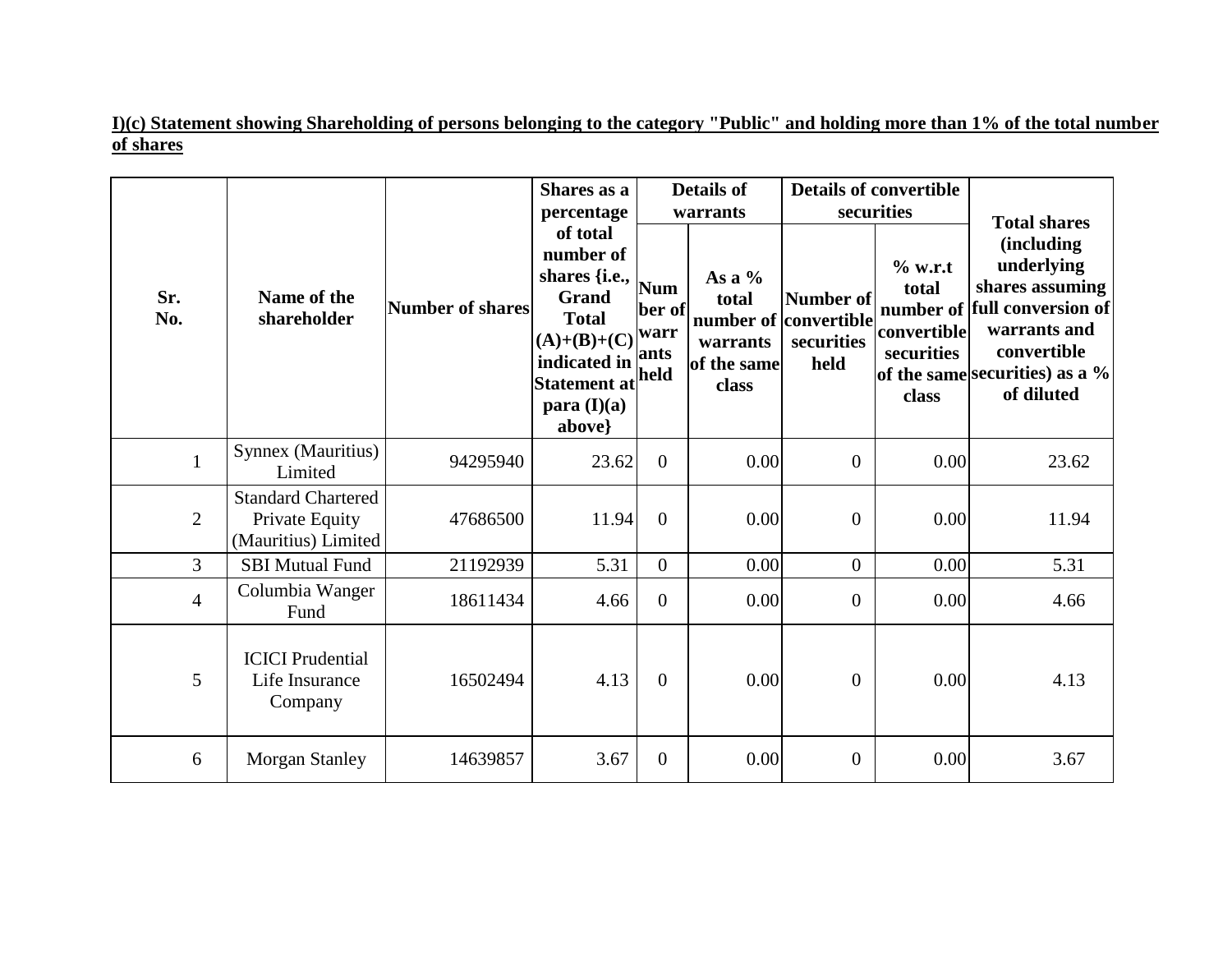| $\overline{7}$ | Franklin Templeton<br>Fund                 | 11577650  | 2.90  | $\overline{0}$ | 0.00 | $\mathbf{0}$   | 0.00 | 2.9   |
|----------------|--------------------------------------------|-----------|-------|----------------|------|----------------|------|-------|
| 8              | Wishbone Global<br>Investments<br>Holdings | 10800000  | 2.70  | $\overline{0}$ | 0.00 | $\mathbf{0}$   | 0.00 | 2.7   |
| 9              | Goldman Sachs                              | 9816750   | 2.46  | $\overline{0}$ | 0.00 | $\overline{0}$ | 0.00 | 2.46  |
| 10             | India Capital Fund<br>Limited              | 9096098   | 2.28  | $\overline{0}$ | 0.00 | $\overline{0}$ | 0.00 | 2.28  |
| 11             | <b>Buena Vista Fund</b>                    | 5562700   | 1.39  | $\overline{0}$ | 0.00 | $\overline{0}$ | 0.00 | 1.39  |
| 12             | <b>IDFC</b> Premier<br>equity Fund         | 5355674   | 1.34  | $\overline{0}$ | 0.00 | $\overline{0}$ | 0.00 | 1.34  |
| 13             | <b>DNB</b> Fund                            | 4750000   | 1.19  | $\overline{0}$ | 0.00 | $\mathbf{0}$   | 0.00 | 1.19  |
|                | <b>TOTAL</b>                               | 269888036 | 67.59 | $\overline{0}$ | 0.00 | $\overline{0}$ | 0.00 | 67.59 |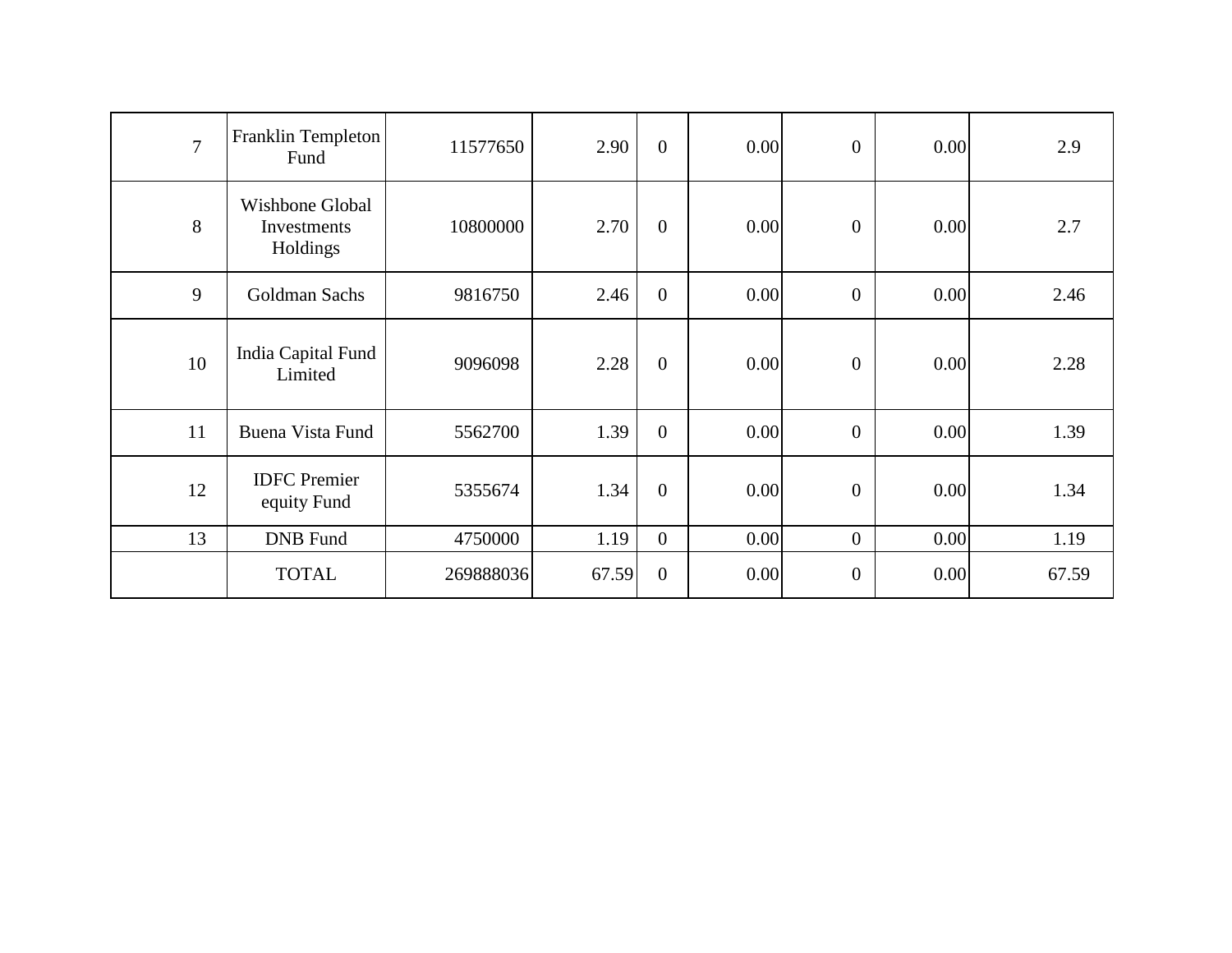**I)(c) Statement showing Shareholding of persons belonging to the category "Public" and holding more than 5% of the total number of shares**

|                |                                                            |                     | Shares as a<br>percentage of                                                                                                                                                    |                                         | <b>Details of warrants</b>                                 |                                                       | <b>Details of convertible</b><br>securities             |                                                                                                                                                                         |
|----------------|------------------------------------------------------------|---------------------|---------------------------------------------------------------------------------------------------------------------------------------------------------------------------------|-----------------------------------------|------------------------------------------------------------|-------------------------------------------------------|---------------------------------------------------------|-------------------------------------------------------------------------------------------------------------------------------------------------------------------------|
|                | <b>Sr.</b> Name of the<br>No.shareholder                   | Number of<br>shares | total number of<br>shares { <i>i.e.</i> ,<br>Grand<br><b>Total</b><br>$(A)+(B)+(C)$<br>indicated in<br><b>Statement at</b><br>$\mathbf{para}(\mathbf{I})(\mathbf{a})$<br>above} | <b>Number</b><br>of<br>warrants<br>held | As a % total<br>number of<br>warrants of<br>the same class | <b>Number of</b><br>convertible<br>securities<br>held | % w.r.t total<br>number of<br>convertible<br>same class | <b>Total shares</b><br>(including underlying<br>shares assuming full<br>conversion of<br>warrants and<br>securities of the convertible securities)<br>as a % of diluted |
|                | Synnex<br>(Mauritius) Ltd                                  | 94295940            | 23.62                                                                                                                                                                           | $\Omega$                                | 0.00                                                       | $\Omega$                                              | 0.00                                                    | 23.62                                                                                                                                                                   |
| $\overline{2}$ | Standard<br>Chartered<br>Private Equity<br>(Mauritius) Ltd | 47686500            | 11.94                                                                                                                                                                           | $\Omega$                                | 0.00                                                       | $\Omega$                                              | 0.00                                                    | 11.94                                                                                                                                                                   |
| $\overline{3}$ | <b>SBI</b> Mutual<br>Fund                                  | 21192939            | 5.31                                                                                                                                                                            | $\Omega$                                | 0.00                                                       | $\theta$                                              | 0.00                                                    | 5.31                                                                                                                                                                    |
|                | <b>TOTAL</b>                                               | 163175379           | 40.87                                                                                                                                                                           | $\overline{0}$                          | 0.00                                                       | $\overline{0}$                                        | 0.00                                                    | 40.87                                                                                                                                                                   |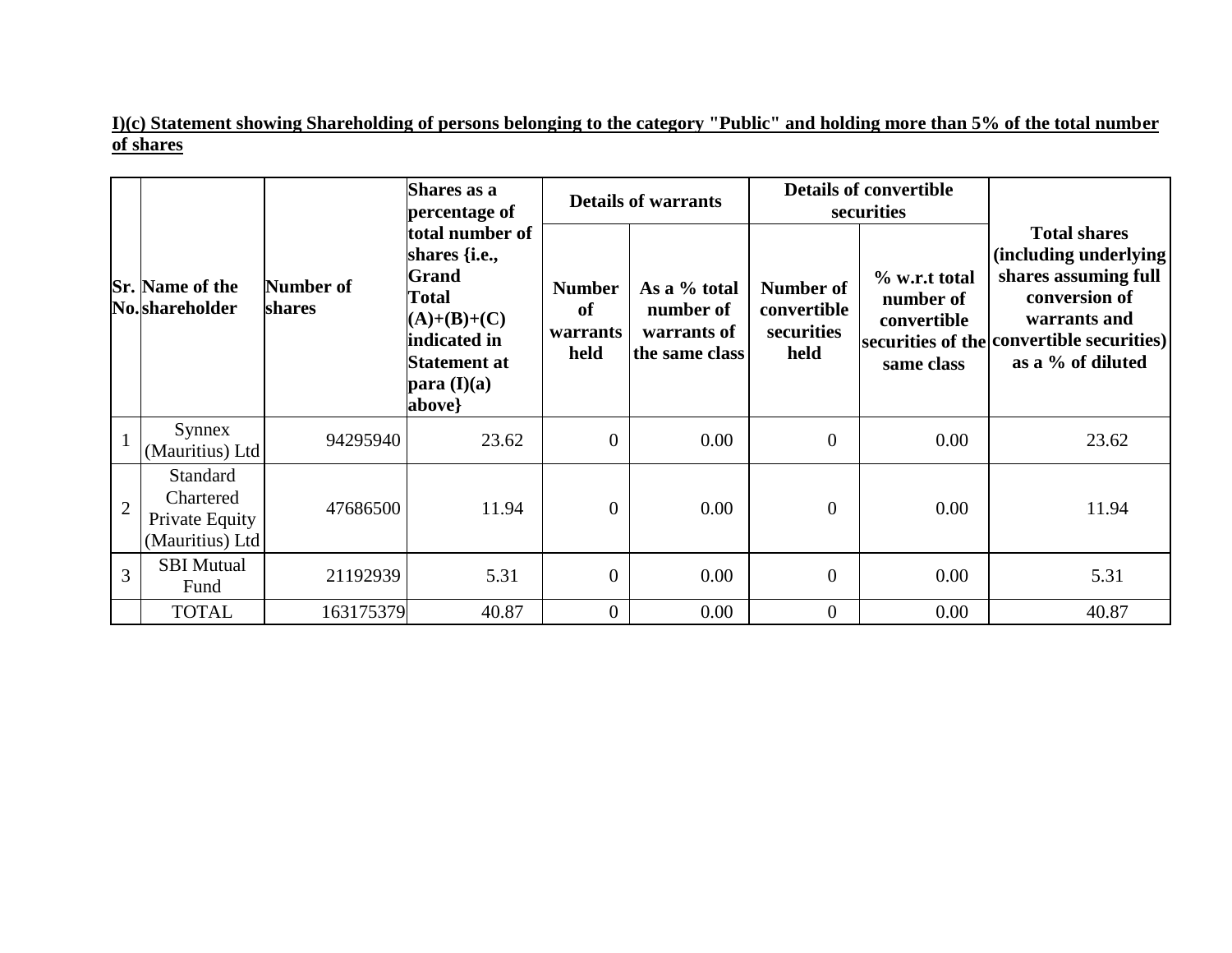## **(II)(a) Statement showing details of Depository Receipts (DRs)**

| Sr. Type of outstanding<br>No. DR (ADRs, GDRs, outstanding<br>No. SDRs, etc.) | Number of | Shares underlying outstanding DRs as a<br>shares underlying percentage of total number of shares {i.e., Grand shares underlying Total $(A)+(B)+(C)$ indicated in Statement at para<br>$(I)(a)$ above} |
|-------------------------------------------------------------------------------|-----------|-------------------------------------------------------------------------------------------------------------------------------------------------------------------------------------------------------|
| TOTAL                                                                         |           | 0.00                                                                                                                                                                                                  |

#### **(II)(b) Statement showing holding of Depository Receipts (DRs), where underlying shares held by 'promoter/promoter group' are in excess of 1% of the total number of shares**

|  | SDRs, etc.)  | Sr. Name of the DR Holder of SDRs, GDRs, $\left[\frac{1}{2}$ and $\frac{1}{2}$ and $\frac{1}{2}$ and $\frac{1}{2}$ and $\frac{1}{2}$ and $\frac{1}{2}$ and $\frac{1}{2}$ and $\frac{1}{2}$ and $\frac{1}{2}$ and $\frac{1}{2}$ and $\frac{1}{2}$ and $\frac{1}{2}$ and $\frac{1}{2}$<br>  outstanding DRs   Statement at para $(I)(a)$ above} |
|--|--------------|-----------------------------------------------------------------------------------------------------------------------------------------------------------------------------------------------------------------------------------------------------------------------------------------------------------------------------------------------|
|  | <b>TOTAL</b> | $0.00\,$                                                                                                                                                                                                                                                                                                                                      |

#### **(III) (a) Statement showing the voting pattern of shareholders, if more than one class of shares/securities is issued by the issuer.**

| Sr.<br>no.       | <b>Category of</b><br>shareholder               | Number of Voting Rights held<br>in each class of securities |                        |                       | <b>Total Voting</b><br>$\left $ Rights (III+IV+V) |                     | <b>Total Voting Rights i.e. (VI)</b>                       |
|------------------|-------------------------------------------------|-------------------------------------------------------------|------------------------|-----------------------|---------------------------------------------------|---------------------|------------------------------------------------------------|
| (I)              | (II)                                            | <b>Class X</b><br>(III)                                     | <b>Class Y</b><br>(IV) | <b>Class Z</b><br>(V) | (VI)                                              | of $(A+B)$<br>(VII) | As a percentage  As a percentage<br>of $(A+B+C)$<br>(VIII) |
| (A)              | <b>Promoter and Promoter Group</b> <sup>2</sup> |                                                             |                        |                       |                                                   |                     |                                                            |
| $\left(1\right)$ | <b>Indian</b>                                   |                                                             |                        |                       |                                                   |                     |                                                            |
| (a)              | Individuals/Hindu Undivided Family              |                                                             |                        |                       |                                                   | 0.00                | 0.00                                                       |
| (b)              | Central Government/State Government(s)          |                                                             |                        |                       |                                                   | 0.00                | 0.00                                                       |
| (c)              | <b>Bodies Corporate</b>                         |                                                             |                        |                       |                                                   | 0.00                | 0.00                                                       |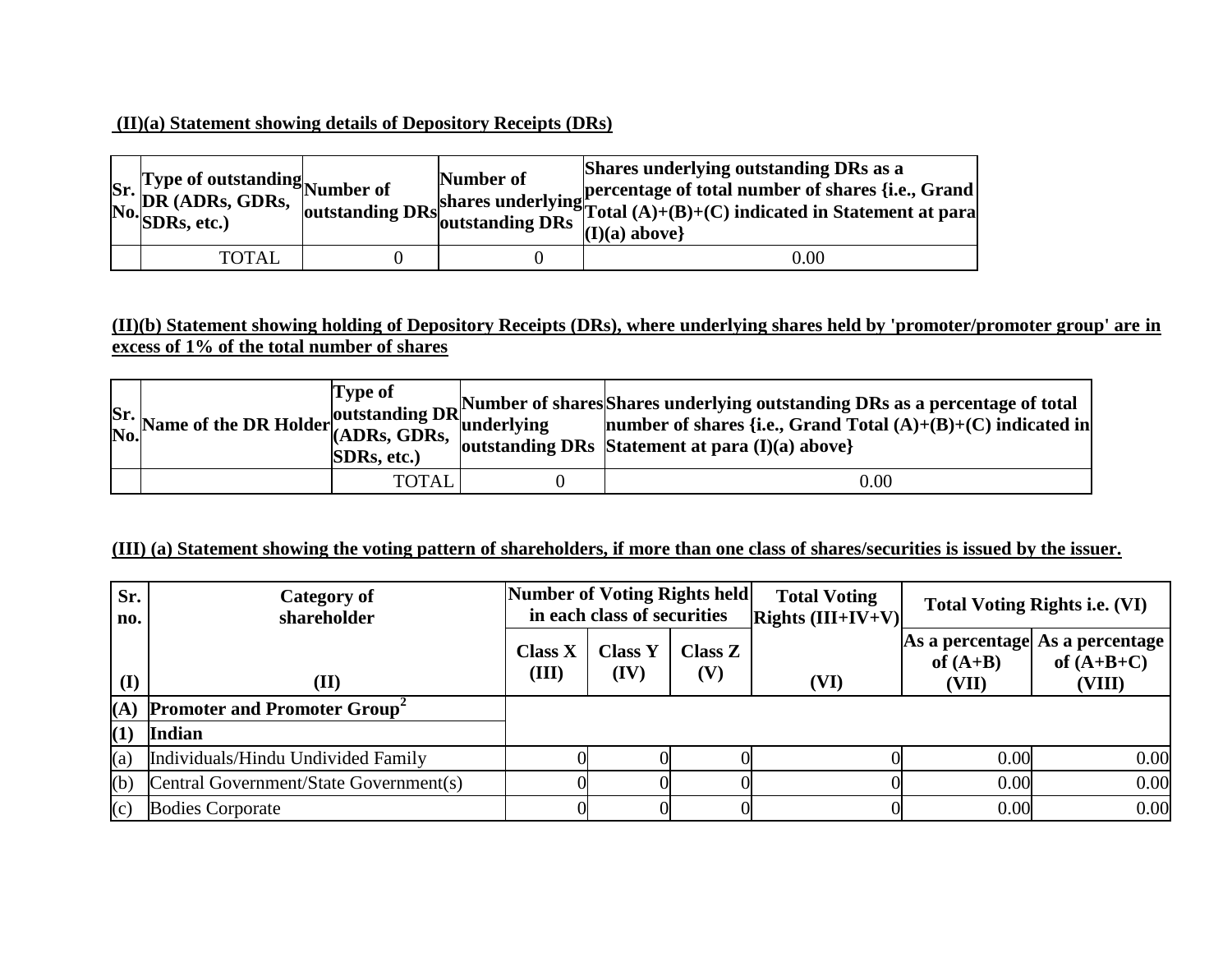| (d)        | Financial Institutions/Banks                                                    | $\overline{0}$   | $\overline{0}$ | $\overline{0}$   | $\overline{0}$ | 0.00 | 0.00 |
|------------|---------------------------------------------------------------------------------|------------------|----------------|------------------|----------------|------|------|
| (e)        | Any Other (Total)                                                               | $\overline{0}$   | 0              | $\theta$         | $\Omega$       | 0.00 | 0.00 |
|            | Sub-Total $(A)(1)$                                                              | $\overline{0}$   | $\overline{0}$ | $\overline{0}$   | $\overline{0}$ | 0.00 | 0.00 |
| (2)        | Foreign                                                                         |                  |                |                  |                |      |      |
| (a)        | Individuals (Non-Resident Individuals/Foreign<br>Individuals)                   | $\overline{0}$   | $\Omega$       | $\theta$         | $\Omega$       | 0.00 | 0.00 |
| (b)        | <b>Bodies Corporate</b>                                                         | $\overline{0}$   | $\overline{0}$ | $\overline{0}$   | $\overline{0}$ | 0.00 | 0.00 |
| (c)        | Institutions                                                                    | $\overline{0}$   | 0              | $\theta$         |                | 0.00 | 0.00 |
| (d)        | Qualified Foreign Investor                                                      | $\overline{0}$   | 0              | $\overline{0}$   | $\Omega$       | 0.00 | 0.00 |
| (e)        | Any Other (Total)                                                               | $\overline{0}$   | 0              | $\overline{0}$   |                | 0.00 | 0.00 |
|            | Sub-Total $(A)(2)$                                                              | $\overline{0}$   | 0              | $\overline{0}$   | $\theta$       | 0.00 | 0.00 |
|            | <b>Total Shareholding of Promoter and</b><br>Promoter Group $(A)=(A)(1)+(A)(2)$ | $\boldsymbol{0}$ | $\theta$       | $\overline{0}$   | $\Omega$       | 0.00 | 0.00 |
| <b>(B)</b> | <b>Public shareholding</b>                                                      |                  |                |                  |                |      |      |
| (1)        | <b>Institutions</b>                                                             |                  |                |                  |                |      |      |
| (a)        | Mutual Funds/UTI                                                                | $\boldsymbol{0}$ | $\overline{0}$ | $\boldsymbol{0}$ | $\overline{0}$ | 0.00 | 0.00 |
| (b)        | Financial Institutions/Banks                                                    | $\overline{0}$   | $\overline{0}$ | $\overline{0}$   | $\theta$       | 0.00 | 0.00 |
| (c)        | Central Government/State Government(s)                                          | $\overline{0}$   | 0              | $\theta$         | $\Omega$       | 0.00 | 0.00 |
| (d)        | Venture Capital Funds                                                           | $\overline{0}$   | 0              | $\Omega$         |                | 0.00 | 0.00 |
| (e)        | <b>Insurance Companies</b>                                                      | $\overline{0}$   | $\Omega$       | $\overline{0}$   | $\Omega$       | 0.00 | 0.00 |
| (f)        | Foreign Institutional Investors                                                 | $\overline{0}$   | $\theta$       | $\Omega$         | $\Omega$       | 0.00 | 0.00 |
| (g)        | Foreign Venture Capital Investors                                               | $\boldsymbol{0}$ | 0              | $\theta$         |                | 0.00 | 0.00 |
| (h)        | Qualified Foreign Investor                                                      | $\overline{0}$   | $\overline{0}$ | $\boldsymbol{0}$ | $\theta$       | 0.00 | 0.00 |
| (h)        | Any Other (Total)                                                               | $\overline{0}$   | $\overline{0}$ | $\overline{0}$   | $\overline{0}$ | 0.00 | 0.00 |
|            | Sub-Total $(B)(1)$                                                              | $\overline{0}$   | $\overline{0}$ | $\overline{0}$   | $\Omega$       | 0.00 | 0.00 |
| (2)        | Non-institutions                                                                |                  |                |                  |                |      |      |
| (a)        | <b>Bodies Corporate</b>                                                         | $\overline{0}$   | $\overline{0}$ | $\overline{0}$   | $\overline{0}$ | 0.00 | 0.00 |
| (b)        | Individuals - i. Individual<br>Shareholders Holding Nominal Share Capital       |                  |                | $\left($         |                | 0.00 | 0.00 |